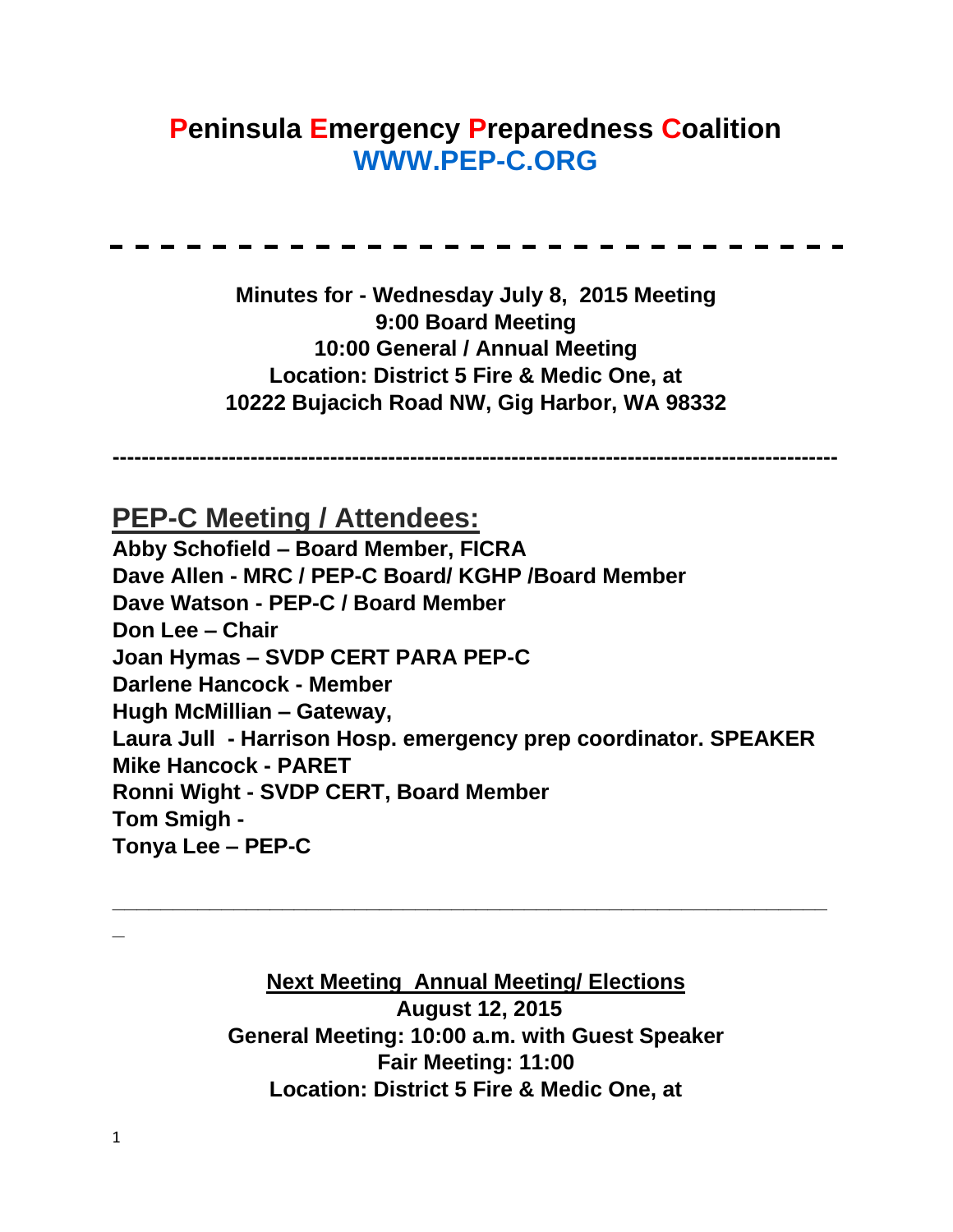#### **10222 Bujacich Road NW, Gig Harbor, WA 98332 Conference Room – follow the signs**

## **Board Meeting convened & Chaired by Don Lee**

#### **REPORTS:**

## **General Meeting convened Chaired by Don Lee**

- $\triangleright$  We said the Pledge of Allegiance;  $\triangleright$  Short introductions were made by all.
- $\triangleright$  A motion was made to accept the minutes as written from May, and seconded and accept by all in attendance.
- $\triangleright$  The Treasurer's report was given: No changes from previous. Beginning Balance as of 6/10/15 \$2459.52 Deposits:

|                                     | $V = 100.02$ $V = 0000$ |
|-------------------------------------|-------------------------|
| 6/10/15 Barrel Sales:               | 95.00                   |
| 6/15/15 Barrel Sales                | 140.00                  |
| 6/28/15 Barrel Sales                | 180.00                  |
| <b>Total Deposit:</b>               | 415.00                  |
| <b>Debit Card Balance</b>           |                         |
|                                     | 106.12                  |
| <b>Debited Expenses:</b>            |                         |
| 6/29/15 Office Depot / Envelopes    | $-16.26$                |
| 7/6/15 USPS / Stamps                | $-19.66$                |
| <b>Total Expenses on Debit card</b> | 70.26<br>$S -$          |
| <b>Ending Balance:</b>              |                         |
|                                     |                         |

Ronni Wright , Treasurer

A motion was made to accept the %Treasurer's Report as written from June, and seconded and accept by all in attendance.

Laurie Jull from St. Anthony's Hospital Internet: Cordell has continued to work on the website. It was down but now it is back up.